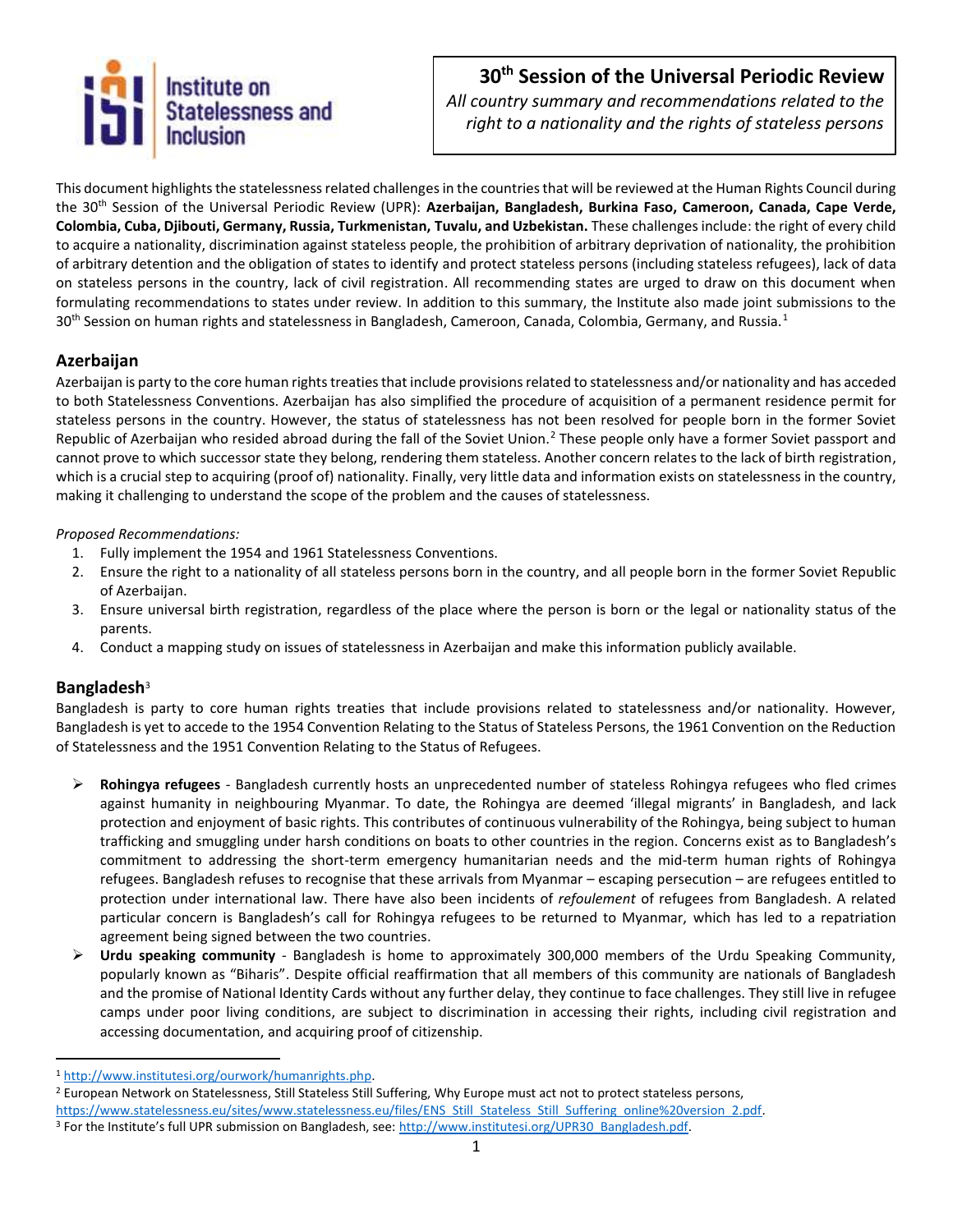➢ **2016 Draft Citizenship Bill**- The 2016 Draft Citizenship Bill does not protect every child's right to acquire a nationality, particularly where the child would otherwise be stateless.

*Proposed Recommendations:*

- 1. Ensure that all children born in the territory of Bangladesh, or to a Bangladeshi parent, are guaranteed without discrimination, their right to a nationality.
- 2. Fully promote, respect, protect and fulfil its obligations towards stateless persons under international human rights law.
- 3. Accede to and fully implement the 1954 and 1961 Statelessness Conventions and the Refugee Convention.
- 4. Protect all stateless Rohingya refugees on Bangladeshi territory, including by seeking the cooperation of the international community with sustainable integration efforts and through negotiating resettlement programmes with third countries.
- 5. Crack down on the people trafficking and human smuggling industries and protect all stateless Rohingya refugees and Bangladeshi citizens from trafficking.
- 6. Ensure that no Rohingya refugees are returned to Myanmar in violation of the principle of nonrefoulement, until basic conditions required under international human rights and humanitarian law are met by Myanmar.
- 7. Ensure universal and immediate access to birth registration with a special emphasis on eradicating discrimination and other barriers to access faced by vulnerable populations, such as members of the Urdu speaking community.
- 8. Guarantee access to and enjoyment of all basic human rights without discrimination of the Urdu speaking community of Bangladesh and Rohingya refugee community.
- 9. Address all concerns related to the right to nationality, statelessness and discrimination in the draft citizenship bill, and produce a new draft citizenship bill, which complies with relevant international standards and allows for considered public debate and consultation.

## **Burkina Faso**

Burkina Faso is party to the core international human rights conventions that include provisions related to statelessness and/or nationality and since 2017, has been party to both statelessness conventions.

- ➢ **Childhood statelessness** Burkina Faso has not achieved universal birth registration. In 2012, it had a birth registration rate of 76.9%. It is particularly difficult for people living in remote areas to register their children. Ineffective civil registration and documentation systems create a risk of statelessness as a birth certificate is an important step in acquiring nationality.
- ➢ **Stateless persons in border regions** People living in border regions face a risk of statelessness due to border disputes and lack of clarity regarding which country they were born in. Burkina Faso has been party to cases where territory has been transferred as a result of a ruling by the International Court of Justice (ICJ).<sup>4</sup> Often the populations affected by such border disputes have had very little contact with the central administrations of either country, and thus are likely to have few to no documents to prove their nationality.
- ➢ **Gender equality** A Burkinabé(e) who acquires another nationality on the basis of marriage (almost certainly a woman), automatically loses her Burkinabé(e) nationality.<sup>5</sup>

*Proposed Recommendations:*

- 1. Ensure the full implementation of the 1954 and 1961 Statelessness Conventions.
- 2. Realise universal free birth registration, issue birth certificates to all children and strengthen the awareness of the importance of birth registration.
- 3. Prevent and resolve statelessness among people living in border regions.

## **Cameroon<sup>6</sup>**

 $\overline{\phantom{a}}$ 

Cameroon is not party to either of the Statelessness Conventions or the Convention on the Rights of Persons with Disabilities (CRPD). It is party to the other core human rights treaties.

- ➢ **Children** Children born out of wedlock face a risk of statelessness, as they have to establish their affiliation with the Cameroonian parent in order to acquire nationality. Furthermore, children born to foreign parents and adopted children have to comply with additional residence requirements, which increases their risk of statelessness.
- ➢ **Discrimination on the basis of disability** Cameroonian nationality law prohibits the conferral of nationality "to a person who has not been found to be of sound body and mind", discriminating against disabled persons.

<sup>4</sup> including disputes between Burkina Faso and Mali, and Burkina Faso and Niger.

<sup>5</sup> Zatu no An VII 0013/FP/PRES du 16 novembre 1989, portant institution et application du Code des personnes et de la famille, article 188.

<sup>&</sup>lt;sup>6</sup> For the Institute's full UPR submission on Cameroon, see[: http://www.institutesi.org/UPR30\\_Cameroon.pdf](http://www.institutesi.org/UPR30_Cameroon.pdf)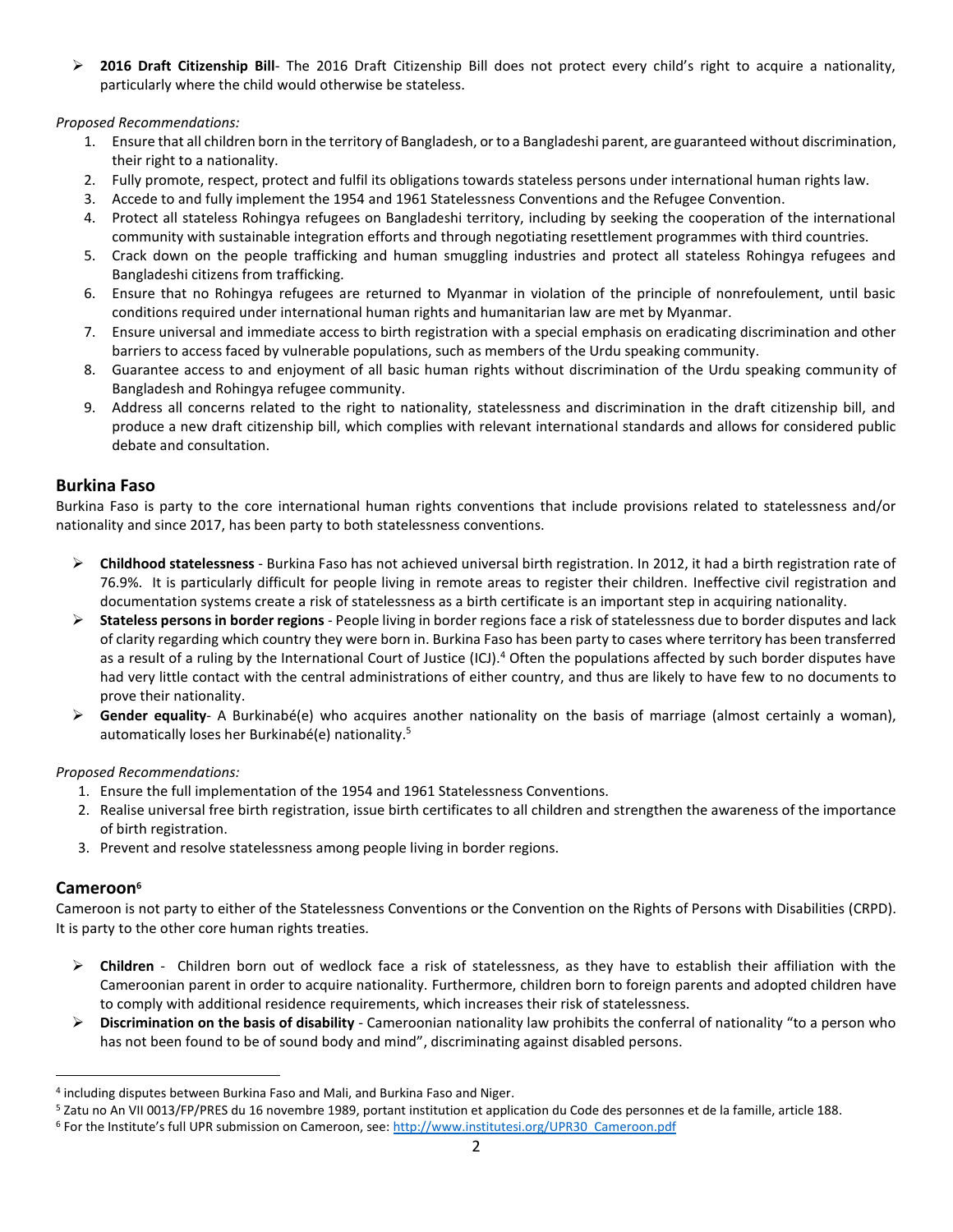- ➢ **Statelessness in border regions** People living in disputed border areas face heightened risks of statelessness. The most famous case is the transfer of sovereignty of the Bakassi Peninsula from Nigeria to Cameroon.<sup>7</sup>
- ➢ **Civil registration** Cameroon has not achieved universal birth registration, rendering many children at risk of statelessness.

*Proposed Recommendations:*

- 1. Ensure that all national laws, regulations and policies are in line with Cameroon's obligations under international law and its Constitution, ensure the right of every child to acquire a nationality, and protect against childhood statelessness.
- 2. Prevent discrimination against people vulnerable to statelessness due to their circumstances or discriminatory legal provisions, in particular, children born in the Bakassi Peninsula, children whose births have not been registered, extra-marital children, disabled children, children born to foreign parents, adopted children and children whose parents have been deprived their nationality.
- 3. Take all necessary steps to break down barriers to accessing birth registration and ensure that the births of all children born in Cameroon are registered immediately.
- 4. Fully implement the safeguards against statelessness in the Nationality Code to ensure that any child born in Cameroon who would otherwise be stateless may acquire Cameroonian nationality, whatever the place of birth of his or her parents.
- 5. Undertake, as soon as possible, a full population census with a view to improving the available data on the stateless people and those at risk of statelessness.
- 6. Ratify and fully implement the CRPD and accede to and fully implement the 1954 and 1961 Statelessness Conventions.

# **Canada<sup>8</sup>**

Canada is party to all the core human rights treaties that include provisions related to statelessness and/or nationality and to the 1961 Convention on the Reduction of Statelessness. However, it is not a party to the 1954 Convention relating to the Status of Stateless Persons. Canada's Citizenship Act does not define a stateless person nor has it adopted a procedure to determine statelessness.<sup>9</sup> Data on statelessness in Canada is unclear as four government agencies in Canada maintain and show different data on stateless persons.  $^{10}$ Further, risks of statelessness exist for children born abroad. According to the Citizenship Act, the Minister of Immigration shall, on application, grant citizenship to a person who is born outside Canada on or after April 17, 2009 under by law, under a specified set of circumstances. This creates a risk of statelessness among children born before 2009 and those who cannot meet the requirements.

## *Proposed Recommendations:*

- 1. Fully promote, respect, protect and fulfil its obligations towards stateless persons under international human rights law.
- 2. Accede to and fully implement the 1954 Convention Relating to the Status of Stateless Persons.
- 3. Adopt and apply the 1954 Convention definition of 'stateless person' in all national legislation and policy documents.
- 4. Establish a statelessness determination procedure, in line with international law and UNHCR Guidelines, and ensure that the definition of statelessness in national legislation is in accordance with international standards.
- 5. Ensure that all children of Canadian citizens have the right to acquire Canadian citizenship, eliminating any risk of statelessness.
- 6. Collect and make publicly available reliable, disaggregated data on statelessness.

# **Colombia<sup>11</sup>**

l

Colombia is party to all the core human rights treaties that include provisions related to statelessness and/or nationality and is also party to the 1961 Statelessness Convention. However, it signed but has not ratified the 1954 Statelessness Convention. Colombia nonetheless, considers the 1954 Convention applicable to issues of statelessness at national level.

- ➢ **Non-automatic and discretionary naturalisation procedure:** children born to non-citizens who are unable to transmit their own nationality can, in theory, acquire Colombian nationality. Complications arise in the implementation of the law, which requires that the Colombian-born child's parents prove that they are unable to transmit their nationality to their child.
- ➢ **Lack of institutional capacity and discrimination**: Access to civil registry services, especially to those populations living in remote areas or who have fled their homes and are internally displaced, continues to pose problems. Of particular concern is discrimination against indigenous people and Afro-Columbians in the registration processes and in accessing documents.
- ➢ **Lack of a statelessness determination procedure:** Colombia does not have a statelessness determination procedure in place.

<sup>&</sup>lt;sup>7</sup> International Court of Justice, Land and Maritime Boundary between Cameroon and Nigeria, Cameroon v. Nigeria, 10 October 2002.

<sup>8</sup> For the Institute's full UPR submission on Canada, see: [http://www.institutesi.org/UPR30\\_Canada.pdf](http://www.institutesi.org/UPR30_Canada.pdf)

<sup>9</sup> As of June, guidelines are set in place on proof of statelessness, including what documentation and correspondence serves as evidence. However, this is not the same as a statelessness determination procedure.

<sup>10</sup> Statistics Canada, Immigration and Refugee Board of Canada (IRB), Immigration, Refugees and Citizenship Canada (IRCC), and Canada Border Services Agency (CBSA).

<sup>&</sup>lt;sup>11</sup> For the Institute's full UPR submission on Colombia, see: [http://www.institutesi.org/UPR30\\_Colombia.pdf](http://www.institutesi.org/UPR30_Colombia.pdf)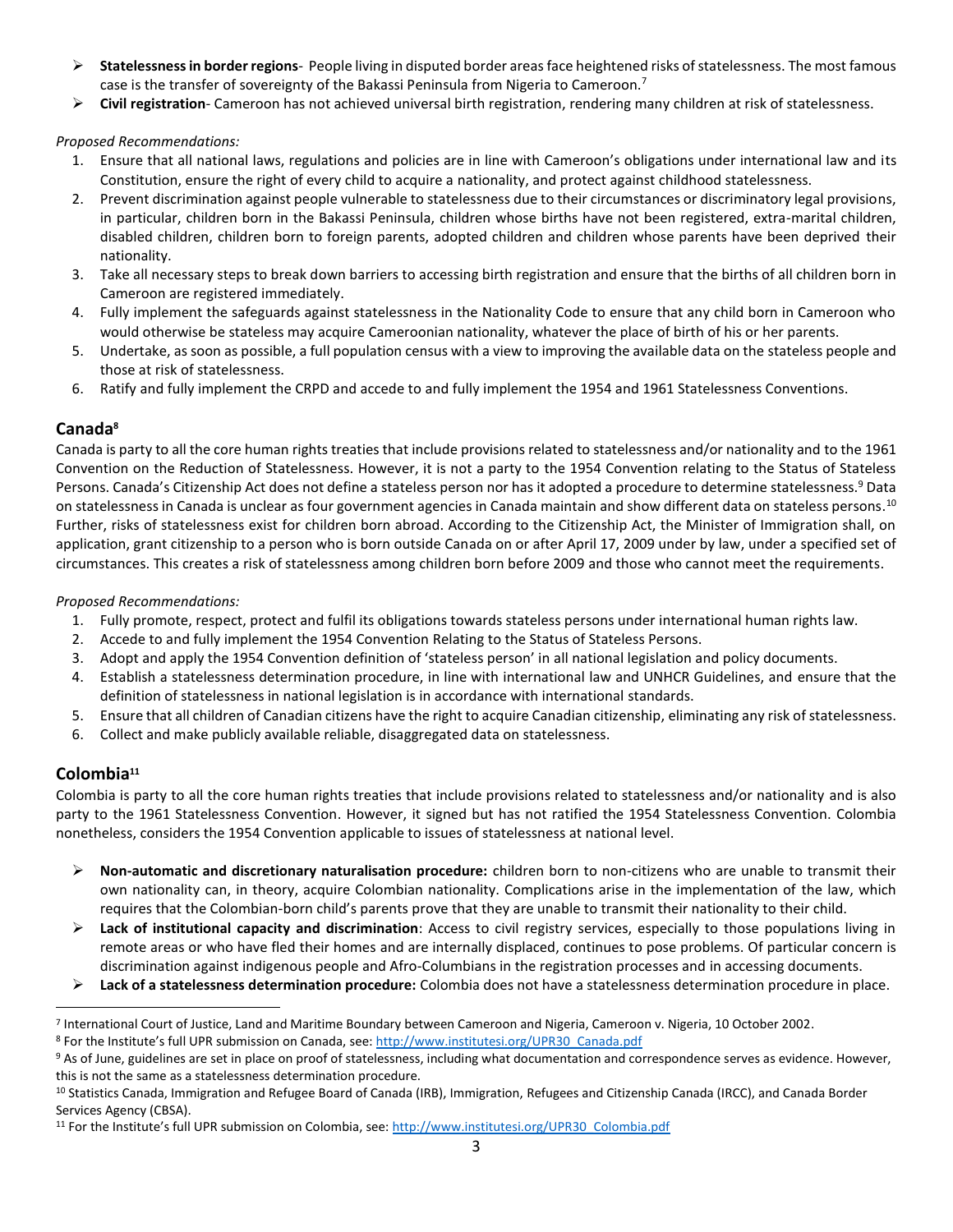## *Proposed Recommendations:*

- 1. Ensure that all children born in the territory of Colombia, or to Colombian parents, are guaranteed their right to a nationality without discrimination. Allow for automatic acquisition of Colombian nationality for all children born in Colombia who would otherwise be stateless.
- 2. Fully promote, respect, protect and fulfil its obligations towards stateless persons under international human rights law.
- 3. Accede to and fully implement the 1954 Convention relating to the Status of Stateless Persons.
- 4. Establish a statelessness determination procedure, in line with international law and UNHCR Guidelines, and ensure that the definition of statelessness in national legislation is in accordance with international standards.
- 5. Ensure universal and immediate access to birth registration with a special emphasis eradicating discrimination and other barriers to access faced by vulnerable populations.
- 6. Collect and make publicly available reliable, disaggregated data on statelessness.

## **Cuba**

Cuba has not acceded to the 1954 and 1961 Statelessness Conventions. One of the biggest concerns is that no safeguards exist for otherwise stateless children born abroad to a Cuban parent(s). Such children do not automatically acquire the parent's nationality and have to meet strict conditions.<sup>12</sup> However, requirements for registration in Cuban territory and a three-month residency requirement were eliminated through a new decree enacted on 30 December 2017.<sup>13</sup> This is a significant step forward, but it is yet to been seen how this policy will be implemented.

#### *Proposed Recommendations:*

- 1. Accede to and fully implement the 1954 and 1961 Statelessness Conventions.
- 2. Ensure the right to nationality of all otherwise stateless children, in particular the right to a nationality for children born abroad to Cuban parents.
- 3. Collect and make publicly available reliable, disaggregated data on statelessness.

# **Djibouti**

Djibouti is not party to the 1954 or 1961 statelessness conventions. There is little known about the issue of statelessness in the country. Risks of statelessness exist as large groups of (stateless) irregular migrants are resident in Djibouti.

#### *Proposed Recommendations:*

- 1. Accede to and fully implement both the 1954 and 1961 Statelessness Conventions.
- 2. Conduct and make publicly available, mapping studies and data collection on statelessness in the country.
- 3. Ensure birth registration for all, including children born to irregular migrants.

## **Germany<sup>14</sup>**

l

Germany is party to both the 1954 and 1961 Statelessness Conventions, as well as the core human rights treaties that include provisions on nationality and statelessness.

- ➢ There is no dedicated **Statelessness Determination Procedure** in Germany to identify and protect stateless persons. There are administrative procedures that cover stateless persons, but which do not grant protection in line with international law.
- ➢ **Segregated data** Data on statelessness in Germany is held by different institutions. This makes it difficult to determine the scale of the issue in Germany and to monitor whether the country is complying with its international obligations to protect stateless persons and prevent and reduce statelessness.
- ➢ **Birth registration** There is evidence that new-born children of refugee parents living in initial reception facilities and emergency shelters in the country are not receiving birth certificates. Though birth registration is not synonymous to statelessness, it is fundamental to acquiring a nationality and preventing statelessness. A further major barrier to birth registration for undocumented or irregular migrants is the requirement of civil registry officials to communicate the identification of such persons to the immigration authorities. Many undocumented migrants therefore fear contacting birth registry officials due to their insecure immigration status.

<sup>&</sup>lt;sup>12</sup> See for instance, Manby, People without a country: the state of statelessness, American Bar Association, volume 17 issues 3, [https://www.americanbar.org/publications/insights-on-law-and-society/2017/spring2017/people-without-a-country.html.](https://www.americanbar.org/publications/insights-on-law-and-society/2017/spring2017/people-without-a-country.html)

<sup>13</sup> Decreto Ley No. 352 de 30 de diciembre de 2017.

<sup>14</sup> For the Institute's full UPR submission on Germany, see: [http://www.institutesi.org/UPR30\\_Germany.pdf](http://www.institutesi.org/UPR30_Germany.pdf)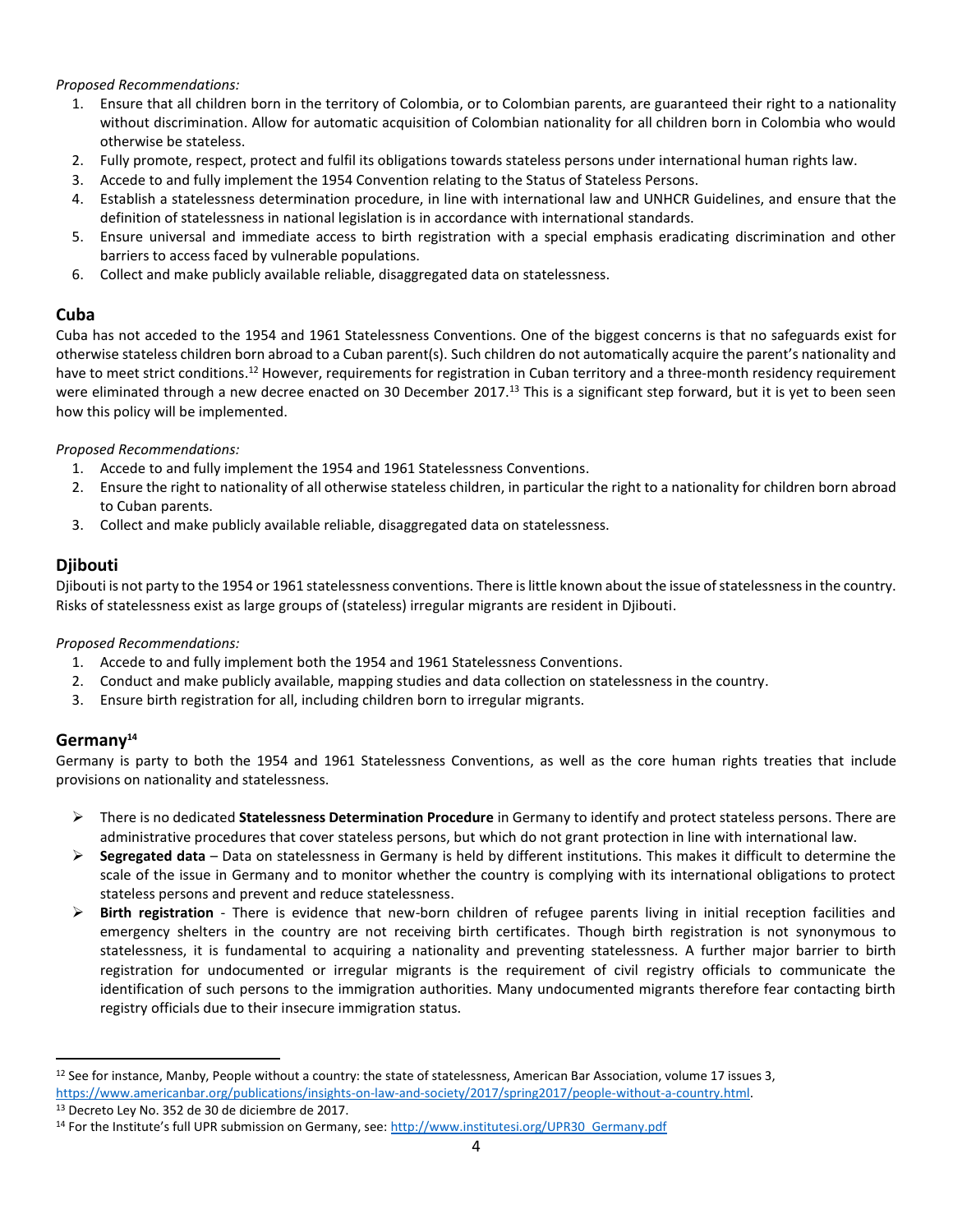#### *Proposed Recommendations:*

- 1. Gather and make publicly available comprehensive national data to improve the protection of stateless persons in the country and facilitate the monitoring of its international obligations in relation to statelessness.
- 2. Put in place a dedicated statelessness determination procedure at federal level that meets international standards, good practice and procedural safeguards as outlined in UNHCR's Handbook on Protection of Stateless Persons.
- 3. Take urgent steps to guarantee the right of every child born on its territory to be registered, irrespective of the status of its parents, including by registering the names of both parents on a birth certificate and removing the obligation on registry officials to communicate the presence of irregular migrants to immigration authorities.
- 4. Ensure that the right of every child to acquire a nationality, as set out in CRC Article 7 is respected, and that all otherwise stateless – children born in Germany, irrespective of the legal status of their parents, are granted German citizenship.

# **Russia<sup>15</sup>**

The Russian Federation is party to core UN human rights treaties, but is yet to ratify the 1954 and 1961 UN Statelessness Conventions, or the Council of Europe Convention on the Avoidance of Statelessness in Relation to State Succession (2006). Russia has signed but not ratified the European Convention on Nationality (1997).

- ➢ **The lack of an effective regularisation procedure for stateless persons in Russia** In theory, stateless persons who either entered Russia before 1 November 2002 or received a 'wrong' passport before 1 July 2002 (i.e. that was later to be found illegal, despite having followed legal processes) can apply for a legalisation, and a facilitated procedure to acquire Russian nationality. In realitystateless persons encounter difficulties due to authorities not carrying out the procedure to establish a person's identity or prolonging this procedure for an indeterminate period. Further, stateless ex-USSR citizens who arrived in Russia after 1 November 2002 are not eligible to initiate the legalisation procedure. There is no other effective regularisation procedure, leaving them with no pathway to nationality.
- ➢ **The expulsion and detention of stateless persons** Stateless persons are considered 'foreign nationals' who are illegally residing in the country. They are subject to expulsion/deportation, even if they cannot be deported or expelled to another country due to their stateless status. Their detention is thus arbitrary under international law.
- ➢ T**he status of children born to stateless persons -** Children born in Russia to stateless parents are likely to inherit their parent's statelessness due to the lack of safeguards against statelessness for children born in the territory. They are subsequently deprived other fundamental rights such as healthcare and education.
- ➢ **Risks of statelessness among prisoners and released prisoners -** Risks of statelessness exist among (ex-)prisoners who are former Soviet citizens and are currently stateless. Some were imprisoned before the breakup of the Soviet Union and released in independent states where the law does not allow people with criminal records to become citizens. Others were already stateless without valid identity documents when they were imprisoned. Both groups have very little chance of obtaining legal status pursuant to national law. Concerns exist that stateless people will be detained until (forced) expulsion.
- ➢ **Deprivation of nationality -** In 2017, a Bill was signed which made it possible to strip citizenship of naturalised Russians convicted of extremist and terrorism-related crimes if they are guaranteed another nationality. Risks of statelessness exist as such a guarantee is not synonymous with actually having another nationality. The likelihood of receiving a new citizenship once convicted as a terrorist is low.

## *Proposed Recommendations:*

l

- 1. Fully promote, respect, protect and fulfil its obligations towards stateless persons under international Human Rights law.
- 2. Accede to and fully implement the Convention relating to the Status of Stateless Persons (1954), the Convention on the Reduction of Statelessness (1961), and the Council of Europe Convention on the avoidance of statelessness in relation to State succession (2006); and ratify the European Convention on Nationality (1997).
- 3. Create an effective procedure to grant legal status and nationality to stateless persons.
- 4. Ensure the right of every child to acquire a nationality, as enshrined under CRC Article 7.
- 5. Prohibit the practices of separating families, and expelling children separately from their parents. Also, while deportation proceedings are carried, ensure that at all times and in all decisions the principle of the best interests of the child is upheld.
- 6. Grant legal stay and work rights to all persons who are released from detention centres without being removed. In the case of stateless persons, grant them legal stay, documentation and rights in line with the 1954 Convention.
- 7. Review the provisions for the deprivation of nationality of naturalised Russian citizens, taking into consideration that deprivation of nationality is not an appropriate punishment, and ensuring at the very least, that no person is made stateless as a result.

<sup>&</sup>lt;sup>15</sup> For the Institute's full UPR submission on Russia, see[: http://www.institutesi.org/UPR30\\_Russia.pdf](http://www.institutesi.org/UPR30_Russia.pdf)